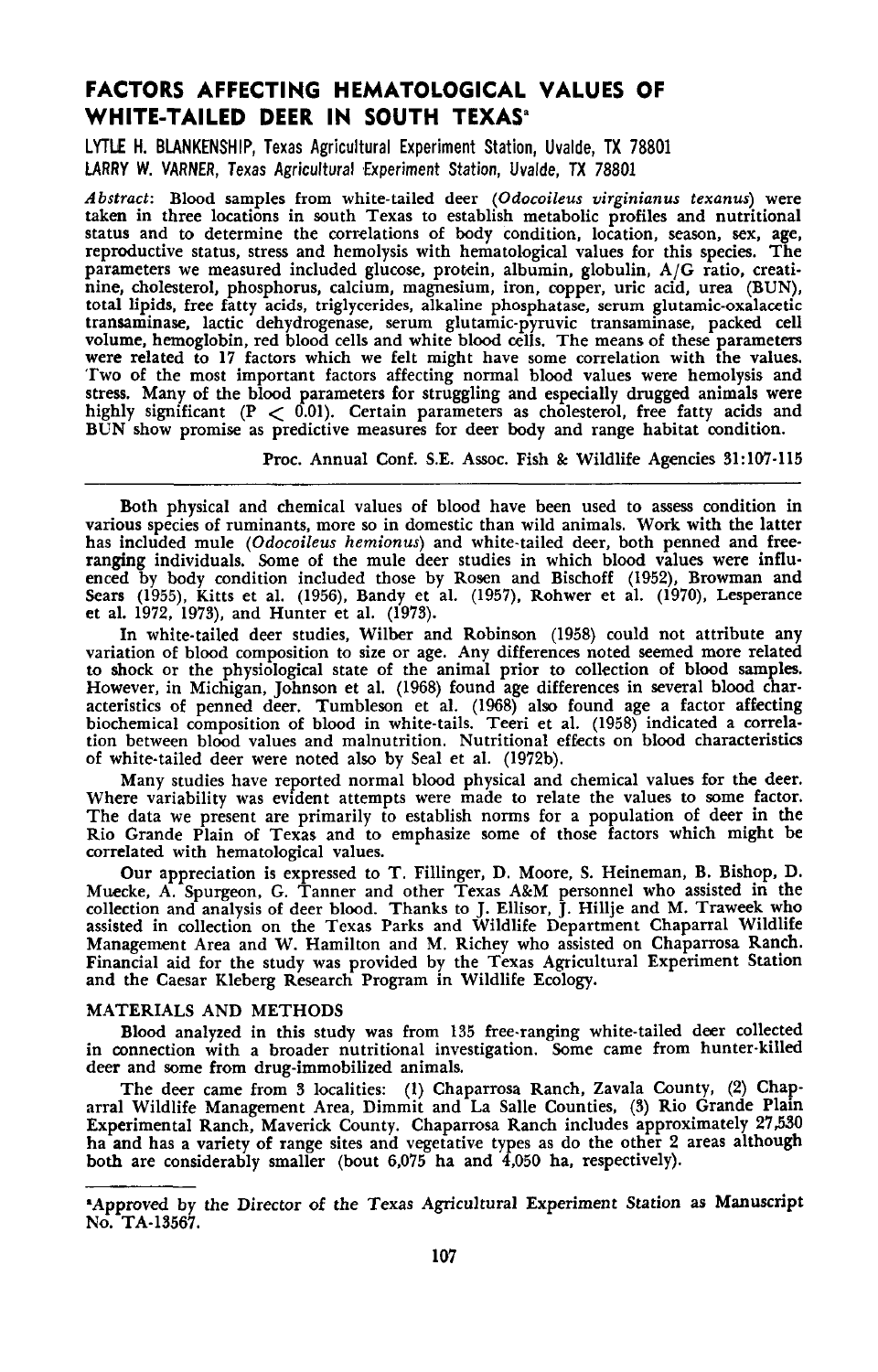The period of collection included every season between April 1974 and January 1976. Moisture conditions varied between extremely dry to excessively wet.

Deer collected for the study were shot usually in the neck or head with a rifle. This prevented damage to internal organs and allowed a better blood flow since the heart continued to pump for several minutes. Blood samples were taken also from 12 deer drugged with rompun (oxylazine hydrochloride). Blood was drawn from the jugular vein with vacutainers (Becton-Dickinson). The vein was located and then entered with a 20-gauge needle before inserting the vacutainer. Normally, four 20 ml plain vacutainers were filled for sera samples, one 7 ml vacutainer with EDTA  $(K_3)$  for hematology, one 7 ml with sodium heparin for hematology, and one 7 ml with potassium oxalate for analysis of blood glucose. Two blood smears were made at the collection site. Smears were either air-dried and stored or placed in a jar of 70 percent methanol.

The blood samples for sera were refrigerated until the sera could be decanted or centrifuged. Following separation the sera were frozen until analyzed.

Blood samples for hematology and specific chemical analysis were refrigerated until convenient for processing, preferably within 48 hours. At that time, plasma was extracted from the potassium oxalate vial and frozen for future use. Hematology data including RBC (red blood cell counts), WBC (white blood cell counts), differential cell counts, PCV (packed cell volume) and Hb (hemoglobin) were obtained using EDTA treated blood samples unless hemolyzed and then heparinized samples were used. Excess EDTA and heparin blood samples were centrifuged for plasma which was then frozen.

Blood chemistry analyses included glucose, total protein, albumin, creatinine cholesterol, inorganic phosphorus, direct calcium, direct uric acid, BUN (blood urea nitrogen), alkaline phosphatase, triglycerides, total lipids, SGOT (serum glutamic-oxalacetic transaminase), LDH-L (lactic dehydrogenase), SGPT (serum glutamic-pyruvic transaminase), iron, copper and magnesium.

Most of these analyses were run on a unit arranged by Data Medical Associated IDMA) consisting of a Bausch & Lomb Spectronic 70 base and three instruments manufactured by Medi Conics International (a Chemputer 3, Chemprinter 3 and Chemtimer 3). Reagents were obtained primarily from DMA. Iron and copper were analyzed by the procedure of Yee and Goodwin (1974) and magnesium was determined using reagents manufactured by Pierce Chemical Co.

All data were punched on IBM cards and computer programs developed to provide correlation coefficients, analysis of variance, regression coefficients, means, standard deviations and statistics of fit.

### *RESULTS*

Data on 25 blood chemical and physical parameters were collected and related to 17 factors which might affect these values. Eleven of the factors were body condition characteristics. The remaining 6 were location of kill, age class, month, reproductive status, stress factor and blood condition. Means of the various parameters are shown in Table 1. The overall mean for 111 deer was calculated for each blood parameter but many of the blood samples were hemolyzed to some degree. Hemolysis is known to affect certain blood parameters (Richterich 1969). We noted 4 stages relative to hemolysis: non-hemolyzed, slight, moderate and high. The non-hemolyzed blood samples (73) were used to calculate means for representing normal values. Some of these values could vary from normal because of unknown variables but they should suffice for comparative purposes to illustrate how hematological values may be correlated with different factors.

The mean values of SGOT and LDH were significantly higher than normal  $(P < 0.01)$  for all degrees of hemolysis as determined by a Chi-square analysis while the mean of the third enzyme SGPT was greater  $(P < 0.01)$  only at high hemolysis (Table 2). The means of total lipids and triglycerides were significantly lower (P  $<$  0.10) and higher (P  $<$  0.05) respectively at slight hemolysis, but both were higher (P  $<$  0.01) at greater degrees of hemolysis. Free fatty acids mean was higher  $(P < 0.01)$  only at a level of moderate hemolysis while iron values, though higher at all stages, were significant  $(P < 0.01)$  at slight and high hemolysis. Serum glucose for some unexplainable reason was significantly lower than normal  $(P < 0.05)$  at slight hemolysis but not at greater levels of hemolysis. PCV values were generally increased but significant  $(P < 0.05)$  only at high hemolysis. All other blood parameters showing a highly significant variation  $(P < 0.01)$  did so only at the greatest hemolysis (protein, globulin, cholesterol, Ca, uric acid, urea, alkaline phosphatase, RBC, Mg, Cu).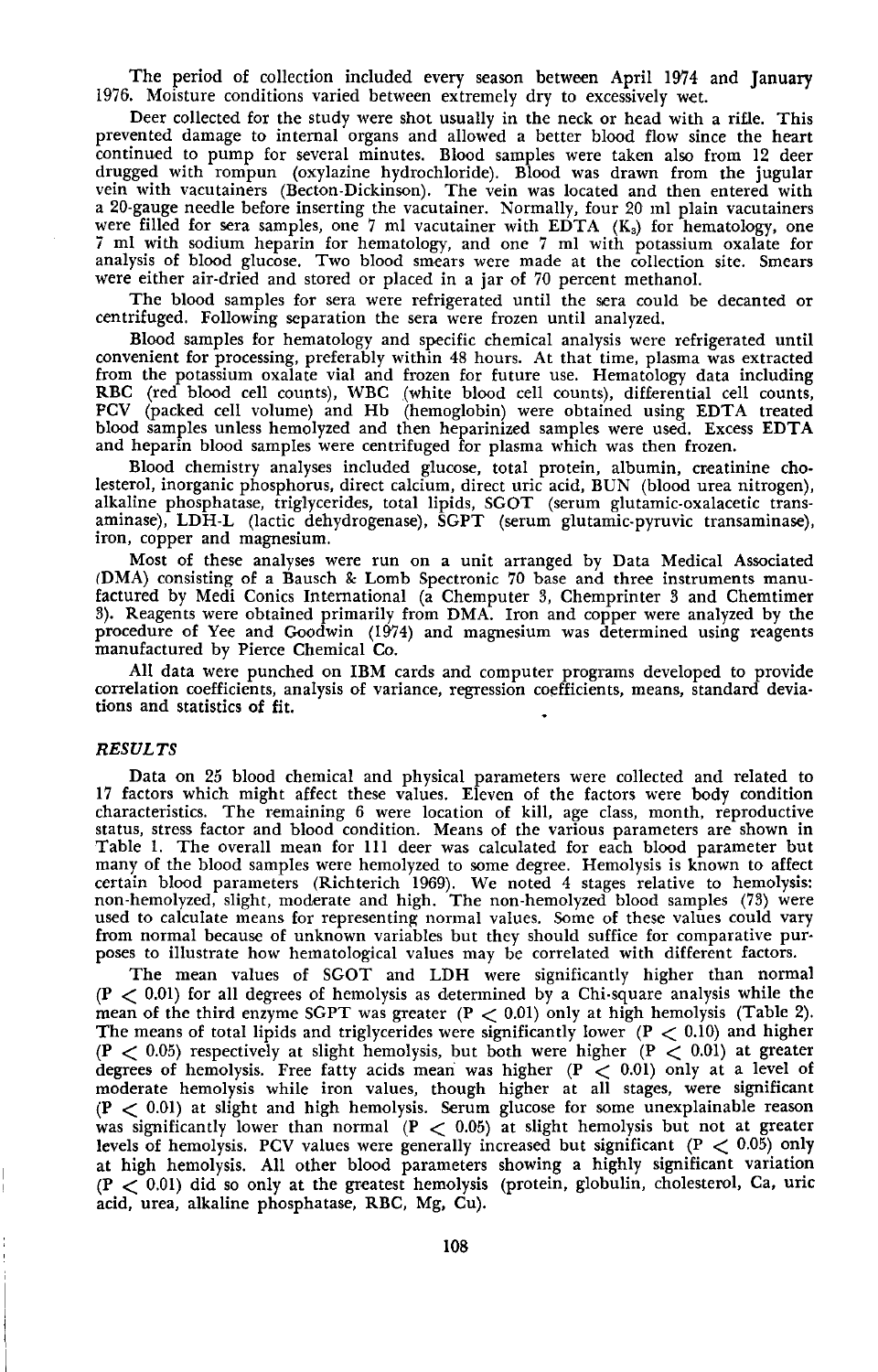|                  |                      | Total deer<br>examined (111) | Non-hemolyzed<br>blood (73)        |        |
|------------------|----------------------|------------------------------|------------------------------------|--------|
|                  | Unit                 | x                            | $s -$<br>$\boldsymbol{\mathsf{x}}$ | ×      |
| Glucose          | mg/dl                | 125.52                       | 7.02                               | 132.33 |
| Albumin          | g/dl                 | 2.75                         | 0.09                               | 2.70   |
| Protein          | g/dl                 | 5.86                         | 0.20                               | 5.72   |
| Globulin         | g/dl                 | 3.12                         | 0.16                               | 3.04   |
| $A/G$ ratio      |                      | 1.12                         | 0.10                               | 1.07   |
| Creatinine       | mg/dl                | 1.60                         | 0.11                               | 1.47   |
| Cholesterol      | mg/dl                | 67.86                        | 1.95                               | 64.58  |
| Phosphorus       | mg/dl                | 8.98                         | 0.37                               | 8.25   |
| Calcium          | mg/dl                | 9.24                         | 0.37                               | 8.96   |
| Uric acid        | mg/dl                | 6.47                         | 0.37                               | 5.15   |
| Urea             | mg/dl                | 22.32                        | 0.98                               | 22.22  |
| Alk. phosphatase | 1U/L                 | 27.47                        | 2.54                               | 24.58  |
| Total lipids     | mg/dl                | 317.23                       | 15.14                              | 313.44 |
| SGOT             | 1U/L                 | 234.35                       | 21.91                              | 177.36 |
| LDH              | mU/ml                | 255.71                       | 19.20                              | 215.07 |
| SGPT             | $m_\mu/ml$           | 24.41                        | 1.50                               | 24.96  |
| PCV              | %                    | 43.80                        | 0.95                               | 42.96  |
| Hemoglobin       | g/dl                 | 14.42                        | 0.31                               | 14.39  |
| <b>RBC</b>       | $10^6/\mathrm{mm}^3$ | 17.57                        | 1.25                               | 15.65  |
| <b>WBC</b>       | $10^3/\mathrm{mm}^3$ | 3.79                         | 0.23                               | 4.08   |
| Magnesium        | mg/dl                | 24.80                        | 0.92                               | 25.05  |
| Copper           | mcg/dl               | 69.12                        | 2.49                               | 67.51  |
| Iron             | mcg/dl               | 208.15                       | 10.92                              | 191.38 |
| Free fatty acids | mg/dl                | 12.75                        | 0.80                               | 11.24  |
| Triglycerides    | mg/dl                | 53.25                        | 4.14                               | 46.30  |

| Table 1. | Means of various blood parameters for a total of 111 white-tailed deer examined |
|----------|---------------------------------------------------------------------------------|
|          | and for 73 non-hemolyzed blood samples.                                         |

Uric acid values were high, especially considering that this substance usually occurs in small quantities in mammals (Dukes 1955). The high values probably resulted from nonspecific blood constituents analyzed as uric acid by the phosphotungstate method used.

Location had no significant effect on most of the blood parameters. Of 75 possible Eccation had no significantly different from normal ( $P < 0.01$  to  $< 0.10$ ). The means only 9 were significantly different from normal ( $P < 0.01$  to  $< 0.10$ ). The means of SGOT and LDH were significantly higher than normal on Chaparrosa  $(P < 0.01)$ and the Rio Grande Plain Experimental Ranch. The SGPT mean was significantly higher  $(P < 0.05)$  on the Experimental Ranch. For the Chaparral area means of alkaline meand in  $\mathbb{R} \times 0.5$  on the experimental Kantin. For the emaparial area means of attaining phosphatase (P  $\lt 0.0$ ), copper (P  $\lt 0.05$ ), total lipids (P  $\lt 0.05$ ), and iron (P  $\lt 0.05$ ) were significantly higher th

Certain of the mean blood values were significantly different from each other among locations according to Duncan's Multiple Range Test. Cholesterol values from the three locations were all different  $(P < 0.05)$  from each other. Phosphorus, uric acid and SGPT mean serum values were not different between the Chaparrosa and Chaparral areas but were significantly different (P < 0.05) from those obtained on the Rio Grande Plain Experimental Ranch. The mean blood values of urea and RBC counts were significantly different (P  $<$  0.05) between Chaparrosa and the Experimental Ranch but not between Chaparrosa and Chaparral or the latter and the Experimentl Ranch. For LDH and chaparrosa and chaparral of the fatter and the experimentic Kantil. For EDT and copper mean serum values the significant  $(P < 0.05)$  difference occurred between Chaparral and the other 2 locations but not between Chaparrosa and the Experimental Ranch. Serum protein differences approached significance (P < 0.05) between Chaparrosa and the Experimental Ranch.

Most of the significant variations in mean blood parameters related to age classes occurred after 8 years of age. Fourteen of 50 means were significantly different from the expected for this age class. Glucose, SGOT, LDH and iron values were greater (P < 0.01) Expected for this age class. Glucose,  $3601$ , EDR and from values were greater  $(r < 0.01)$ <br>as were cholesterol (P  $< 0.01$ ), magnesium (P  $< 0.05$ ) and creatinine (P  $< 0.10$ ). Sigas were cholesteror  $(r < 0.01)$ , magnesium  $(r < 0.00)$  and creatiline  $(r < 0.01)$ , significantly smaller mean values occurred for total lipids  $(P < 0.01)$ , triglycerides  $(P < 0.01)$ and alkaline phosphatase and  $SGPT$  ( $P < 0.05$ ).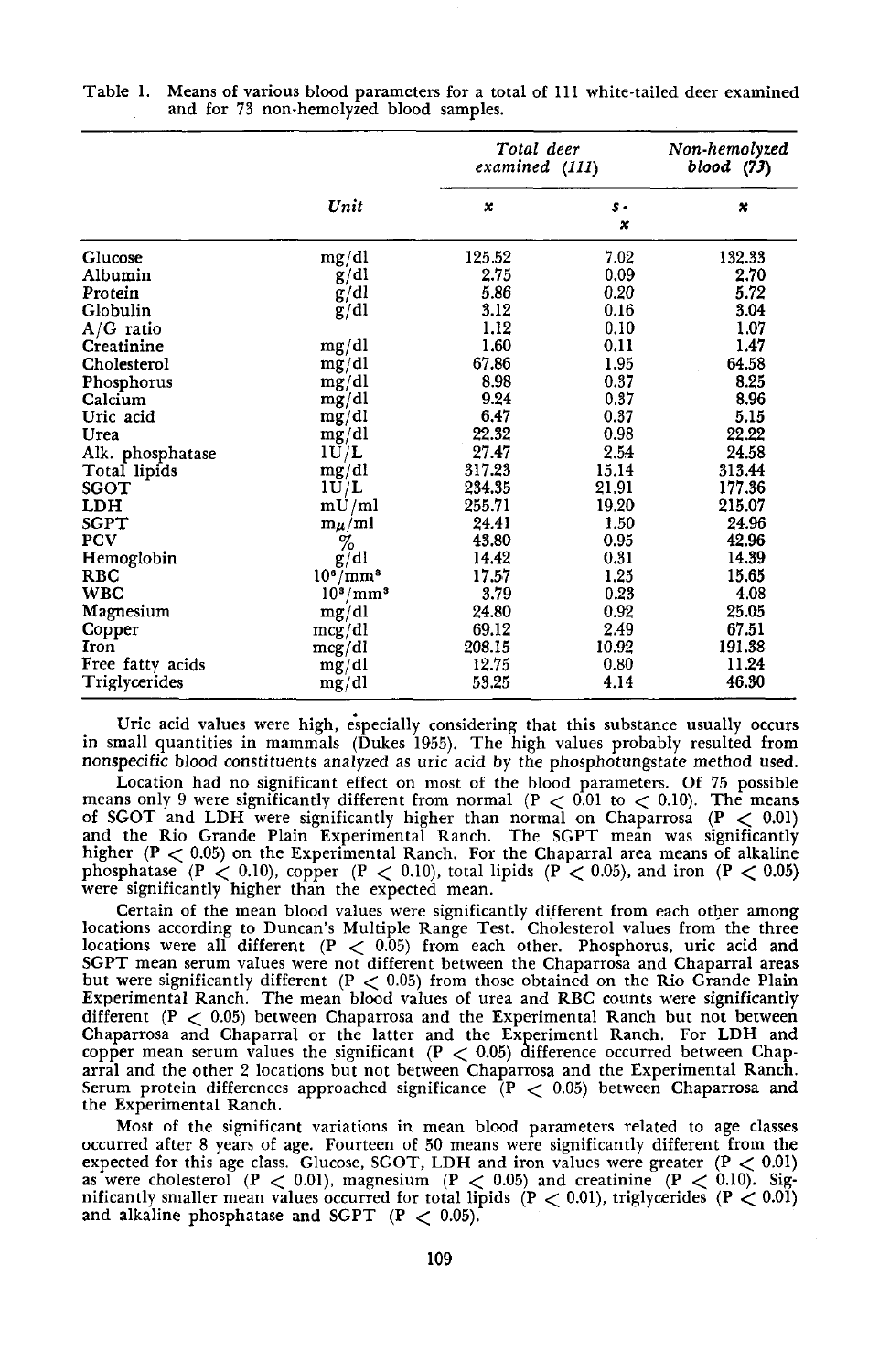|                      | Degree of hemolysis |                     |                     |                     |  |  |  |
|----------------------|---------------------|---------------------|---------------------|---------------------|--|--|--|
| Blood parameter      | Non-hemolyzed       | Slight              | Moderate            | High                |  |  |  |
| Glucose              | 132.33              | 106.39 <sup>b</sup> | 128.78              | 135.00              |  |  |  |
| Protein              | 5.72                | 5.73                | 6.08                | 17.70°              |  |  |  |
| Globulin             | 3.04                | 2.95                | 3.24                | 12.86 <sup>e</sup>  |  |  |  |
| Cholesterol          | 64.58               | 73.07               | 74.67               | 101.00°             |  |  |  |
| Calcium              | 8.96                | 9.75                | 8.84                | 19.40°              |  |  |  |
| Uric acid            | 5.15                | 8.39                | 9.10                | 25.60°              |  |  |  |
| Urea                 | 22.22               | 22.39               | 21.11               | 39.00 <sup>e</sup>  |  |  |  |
| Alkaline phosphatase | 24.58               | 31.93               | 32.00               | 73.00°              |  |  |  |
| Total lipids         | 313.44              | 284.04*             | 443.00 <sup>c</sup> | 392.00 <sup>°</sup> |  |  |  |
| SGOT                 | 177.36              | 294.50°             | 474.00 <sup>c</sup> | 554.00 <sup>c</sup> |  |  |  |
| LDH                  | 215.07              | 270.24°             | 523.39°             | 406.00 <sup>c</sup> |  |  |  |
| <b>SGPT</b>          | 24.96               | 20.16               | 28.73               | 64.10 <sup>8</sup>  |  |  |  |
| <b>PCV</b>           | 42.96               | 45.29               | 44.33               | 59.00 <sup>b</sup>  |  |  |  |
| <b>RBC</b>           | 15.65               | 20.67               | 21.24               | 38.31 <sup>e</sup>  |  |  |  |
| Magnesium            | 25.05               | 23.63               | 24.20               | 45.20°              |  |  |  |
| Copper               | 67.51               | 71.07               | 68.22               | 140.00 <sup>c</sup> |  |  |  |
| Iron                 | 191.38              | 244.93°             | 205.11              | 430.00 <sup>c</sup> |  |  |  |
| Free fatty acids     | 11.24               | 13.52               | 22.42 <sup>e</sup>  | 14.90               |  |  |  |
| Triglycerides        | 46.30               | 63.07               | 71.78c              | 119.00 <sup>°</sup> |  |  |  |

Table 2. Relationship of blood condition to mean values of various blood parameters.

Insufficient sample size prevented <sup>a</sup> thorough analysis of blood parameters on <sup>a</sup> monthly basis. The largest number of significant variations of mean values from the expected occurred in those months with 5 or less samples. Generally, glucose, total lipids, SGOT, LDH, iron and triglycerides showed the greatest number of significant variations among months.

We examined reproductive status on basis of the following categories: pregnant female-l fetus, pregnant female-2 fetuses, open female, open female-lactating, and male. one the mean values of total lipids, SGOT and LDH were significantly different (P  $<$  0.05 one in encan values of votal nipus, sero it and LDH were significantly different ( $r < 0.01$ ), either higher or lower, from the expected values. When the mean values of all female categories were averaged and compared to va an remark categories were averaged and compared to values for males. Also higher (P  $\zeta$  0.10) were values for alkaline phosphatase and copper. Significantly lower mean values for blood parameters of males included SGOT ( $P < 0.01$ ), total lipids and SGPT ( $P < 0.05$ ) and triglycerides ( $P < 0.10$ ). Mean values which were greater for male than female blood parameters but not significant (P < 0.05) included albumin, protein, creatinine, urea, WBC and fatty acids. Lower values were cholesterol, phosphorus, uric acid and RBC. All other values were similar.

The stress factor (Table 3) affecting mean blood values the most in our study was<br>rompun. Blood taken from 12 drugged deer showed a significant elevation in mean serum<br>values of glucose (P < 0.01), urea (P < 0.05), alkali values of gluttise  $(1 \le 0.01)$ , then  $(1 \le 0.05)$ , and the phosphatase  $(1 \le 0.05)$ ,  $5001$ <br>(P < 0.01), LDH (P < 0.01), copper  $(P \lt 0.10)$ , iron  $(P \lt 0.01)$  and fatty acids  $( P < 0.01)$ , EDH ( $P < 0.01$ ), copper ( $P < 0.10$ ), Hon ( $P < 0.01$ ) and latty actual ( $P < 0.00$ ), SGPT  $(P < 0.10)$  with a significant decrease in<br> $(P < 0.01)$  and triglycerides  $(P < 0.10)$ .

Blood taken from animals which struggled considerably before dying had mean serum values for glucose (P  $<$  0.01), cholesterol (P  $<$  0.05), SGOT (P  $<$  0.01), and LDH values for glucose  $(P \lt 0.01)$ , cholesterol  $(P \lt 0.05)$ ,  $SOT$   $(P \lt 0.01)$ , and EDIT  $(P \lt 0.01)$  significantly lower than expected. Mean serum values for iron and triglycerides were significantly greater  $(P < 0.01)$ .

 $-P < 0.10$ 

 $b-P < 0.05$ <br> $c-P < 0.01$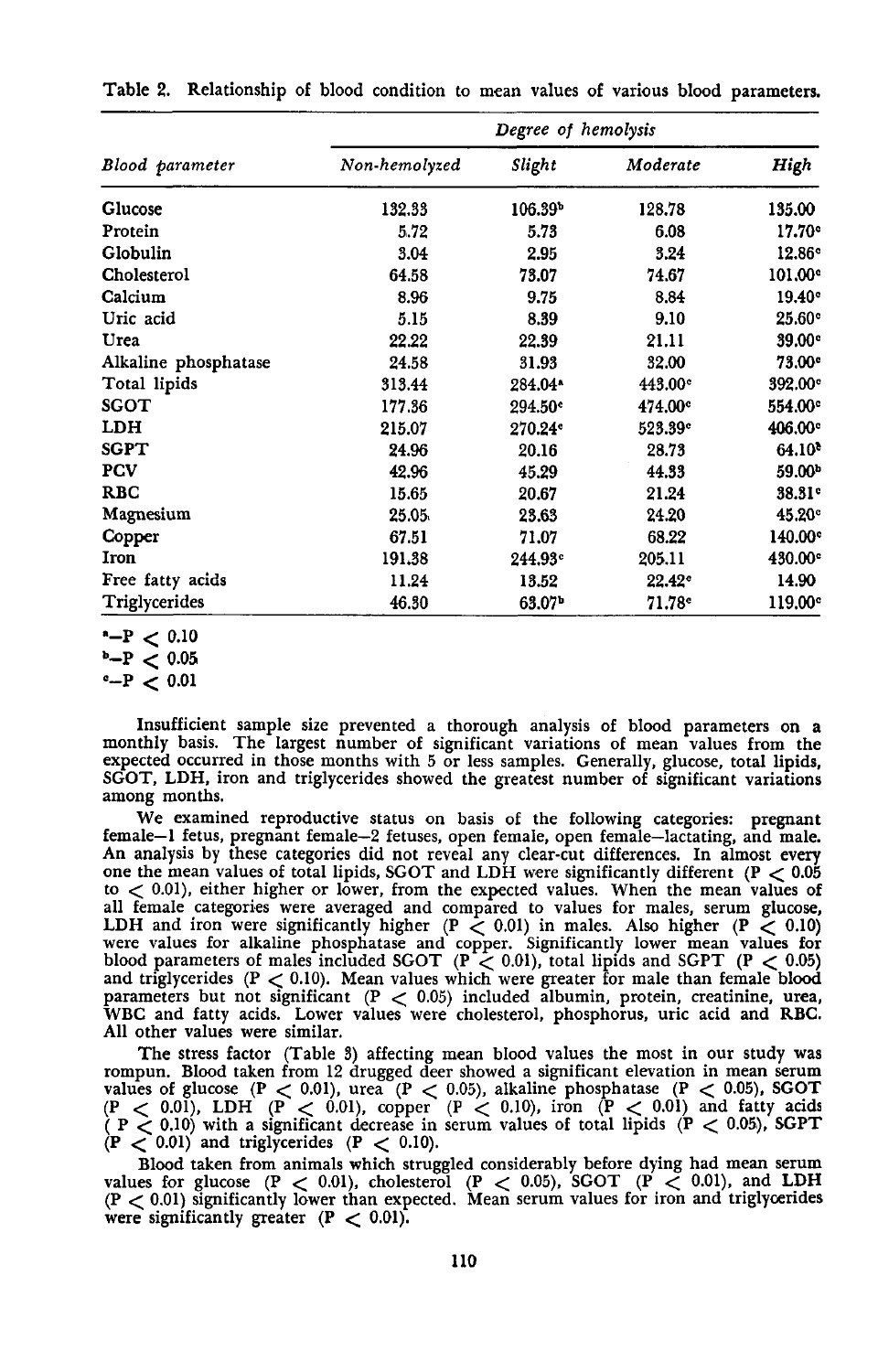| Parameter            | Neck shot<br>(Downed) | <b>Body</b> shot    | Struggling<br>animal  | Drugged             |
|----------------------|-----------------------|---------------------|-----------------------|---------------------|
| Glucose              | 114.78                | 115.94              | $95.67$ °             | 217.42 <sup>e</sup> |
| Cholesterol          | 70.41                 | 58.81               | 46.00 <sup>b</sup>    | 68.42               |
| Urea                 | 20.81                 | 20.94               | 21,33                 | 34.50 <sup>b</sup>  |
| Alkaline phosphatase | 26.45                 | 26.88               | 25.00                 | 35.67 <sup>b</sup>  |
| Total lipids         | 332.06                | 283.19*             | 285.33                | 271.75 <sup>b</sup> |
| <b>SGOT</b>          | 217.35c               | 323.13°             | $125.67$ <sup>c</sup> | 256.50 <sup>e</sup> |
| LDH                  | 225.84                | 303.18 <sup>c</sup> | 120.87 <sup>e</sup>   | 425.24 <sup>c</sup> |
| SGPT                 | 27.35                 | 22.56               | 20.90                 | 8.12 <sup>c</sup>   |
| Copper               | 69.15                 | 60.63               | 60.67                 | $82.33*$            |
| Iron                 | 190.34                | 185.25              | 236.67 <sup>c</sup>   | 350.33 <sup>c</sup> |
| Free fatty acids     | 11.84                 | 14.07               | 10.20                 | $17.76*$            |
| Triglycerides        | 51.48                 | $69.00^{\circ}$     | 95.33c                | 33.58 <sup>c</sup>  |

Table 3. Relationship of stress factors to mean values of various blood parameters. Normals in Table 1.

 $-P < 0.10$  $b-P < 0.05$ <br> $c-P < 0.01$ 

Deer with body shots compared to neck or head shots had elevated mean serum values for triglycerides, SGOT and LDH, significant at  $P < 0.01$ . The mean value for

total lipids was lowered significantly  $(P < 0.10)$ .<br>Of the 11 body condition characteristics measured only 6 are discussed. These 6 were more highly correlated with more blood parameters than the remaining ones (Table 4). The percentage fat in femur bone marrow and external body condition primarily were negatively correlated with the blood parameters. SePT was the only parameter positively correlated with these 2 body condition indices. Almost all other blood parameters were positively correlated at high probabilities with body condition indices except LDH. This enzyme was negatively correlated with three indices (P  $<$  0.05), i.e., kidney fat, fat at base of tail and kidney-fat index.

## DISCUSSION

Browman and Sears (1955) believed that the physiological condition of mule deer is revealed considerably by the blood picture. Considering the results we have obtained and some of the variances such as hemolysis which can be corrected we feel the same about blood parameters of white-tailed deer. These parameters can be useful means for evaluating the health or condition of deer. When used in combination with plant nu- tritional data we feel blood values can be extremely important in recognizing changes in range conditions. Ultimately, it is our desire to be able to determine not only animal condition but changes in range condition by measuring certain blood parameters from animals in the area.

Blood values may vary depending on age, sex, location or a variety of other factors; however, there are two variables which are the greatest sources of variation and can mask true or expected values. These variables, which must be eliminated or reduced as much as possible, are hemolysis and stress conditions.

Hemolyzed blood affected the mean value of many of the blood parameters in our study. Almost all values were affected by the greatest degree of hemolysis we recorded, i.e., "high" or apparent complete breakdown of most red blood cell structures. At least 5 parameters (total lipids, SGOT, LDH, Fe and triglycerides) were affected significantly (p < 0.10) by slight hemolysis. Values of SGOT, LDH and Fe were significantly higher (P < 0.01) at this level of hemolysis.

White and Cook (1974) felt that hemolysis could affect the values of such electrolytes as sodium and potassium. We found, however, that the mean value of calcium was not affected except at our greatest degree of hemolysis. To remove any possible effects of hemolysis all hemolyzed samples probably should be discarded or at least not used for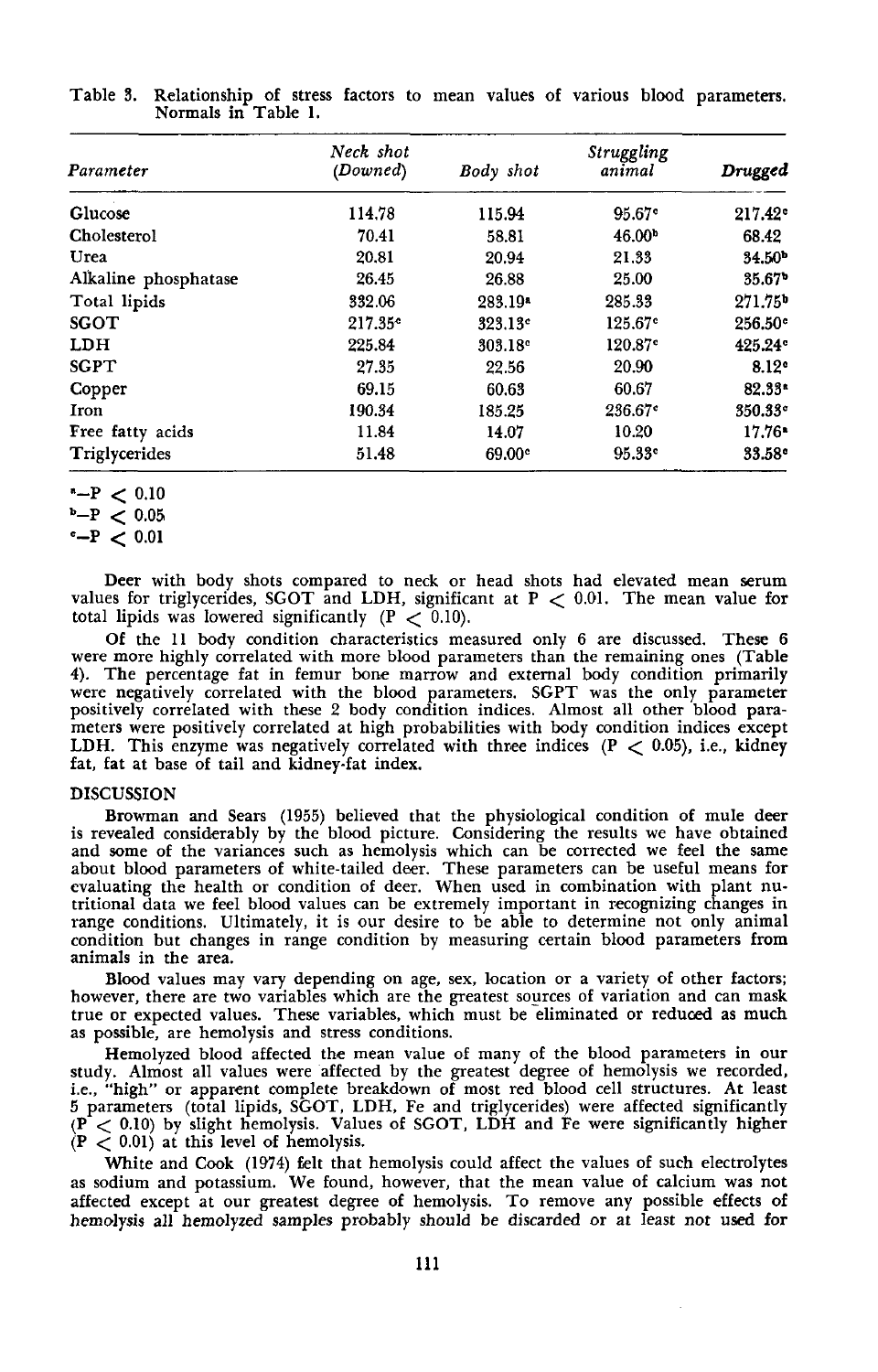|                  |          | $\%$ Fat in femur |                  |          |                  |                  |          |                             |     |  |
|------------------|----------|-------------------|------------------|----------|------------------|------------------|----------|-----------------------------|-----|--|
|                  |          | bone marrow       |                  |          | Carcass weight   |                  |          | Body condition <sup>®</sup> |     |  |
|                  | R        | Prob.             | $\boldsymbol{N}$ | R        | Prob.            | $\boldsymbol{N}$ | R        | Prob.                       | N   |  |
| Cholesterol      | $-0.306$ | 0.033             | 92               | 0.174    | 0.076            | 102              | $-0.376$ | 0.0003                      | 102 |  |
| Phosphorus       | $-0.393$ | 0.0003            | 92               |          |                  |                  | $-0.261$ | 0.008                       | 102 |  |
| Uric acid        | $-0.443$ | 0.0001            | 92               | 0.226    | 0.021            | 102              | $-0.349$ | 0.0006                      | 102 |  |
| LDH              |          |                   |                  |          |                  |                  |          |                             |     |  |
| SGPT             | 0.272    | 0.009             | 92               | $-0.255$ | 0.010            | 102              | 0.221    | 0.024                       | 102 |  |
| <b>PCV</b>       | $-0.221$ | 0.032             | 92               |          |                  |                  | $-0.348$ | 0.0006                      | 102 |  |
| Copper           | $-0.272$ | 0.009             | 90               | 0.187    | 0.059            | 100              | $-0.265$ | 0.008                       | 100 |  |
| <b>Iron</b>      | $-0.232$ | 0.026             | 90               | 0.281    | 0.005            | 100              |          |                             |     |  |
| Free fatty acids | $-0.285$ | 0.006             | 91               | 0.219    | 0.026            | 101              | $-0.314$ | 0.002                       | 101 |  |
|                  |          | Kidney fat        |                  |          | Fat-base of tail |                  |          | Kidney-fat index            |     |  |
|                  | R        | Prob.             | N                | R        | Prob.            | $\boldsymbol{N}$ | R        | Prob.                       | N   |  |
| Cholesterol      | 0.265    | 0.006             | 105              | 0.352    | 0.0005           | 102              | 0.204    | 0.035                       | 105 |  |
| Phosphorus       | 0.199    | 0.040             | 105              | 0.225    | 0.022            | 102              | 0.241    | 0.013                       | 105 |  |
| Uric acid        | 0.155    | 0.109             | 105              |          |                  |                  | 0.267    | 0.006                       | 105 |  |
| LDH              | $-0.197$ | 0.042             | 105              | $-0.209$ | 0.033            | 102              | $-0.199$ | 0.040                       | 105 |  |
| <b>SGPT</b>      |          |                   |                  |          |                  |                  |          |                             |     |  |
| PCV              |          |                   |                  | 0.190    | 0.053            | 102              | 0.160    | 0.099                       | 105 |  |
| Copper           |          |                   |                  |          |                  |                  | 0.178    | 0.069                       | 103 |  |
| Iron             | 0.219    | 0.025             | 103              | 0.188    | 0.058            | 100              | 0.206    | 0.034                       | 103 |  |
| Free fatty acids | 0.257    | 0.008             | 104              | 0.263    | 0.008            | 101              | 0.288    | 0.003                       | 104 |  |

Table 4. The correlation of various body condition indices to certain blood parameters of white·tailed deer.

"External body conditions: I-Excellent, 2-Good, 3-Fair, 4-Poor.

most chemical analyses. For correlative purposes we have retained the 10 samples of greatest hemolysis. In most cases deleting these samples did not change the overall mean significantly (Table 1). As we refine and collect more data, hemolyzed samples will be deleted except where hemolysis is the main correlation being studied.

Stress conditions can affect blood values significantly. To study the effect of stress we divided our blood samples into 4 categories: neck-shot deer, body-shot deer, struggling animal, drugged animal (Table 3). Usually our best non·hemolyzed samples came from neck-shot deer although occasionally good blood serum was obtained from body·shot animals.

Blood from any animal which struggled intensively or ran any distance before suc- cumbing was frequently hemolyzed. Also many of the blood parameter values of these deer were significantly different (P < 0.05 to < 0.01) from the expected. White and Cook (1974) emphasized that blood samples obtained from shot deer, particularly individuals that did not die instantly, might show deviations from normal values just as samples from animals restrained or excessively handled would (Seal et al. 1972a). Relatively high values for certain blood constituents are explainable by the physiological state of deer immediately before blood samples are taken (Wilber and Robinson 1958).

The mean value of glucose, which is supposed to be affected by excitement, was lowered significantly  $(P < .01)$  in blood samples we took from struggling deer. However, high glucose values have been reported for blood from d shooting (Seal and Erickson 1969). Cholesterol, which according to Coblentz (1975) is definitely influenced by excitability, was also lowered  $(P < 0.05)$  in these same samples. With the other parameters already mentioned being significantly different from the expected, mean values of blood from struggling or resisting animals should be used with caution.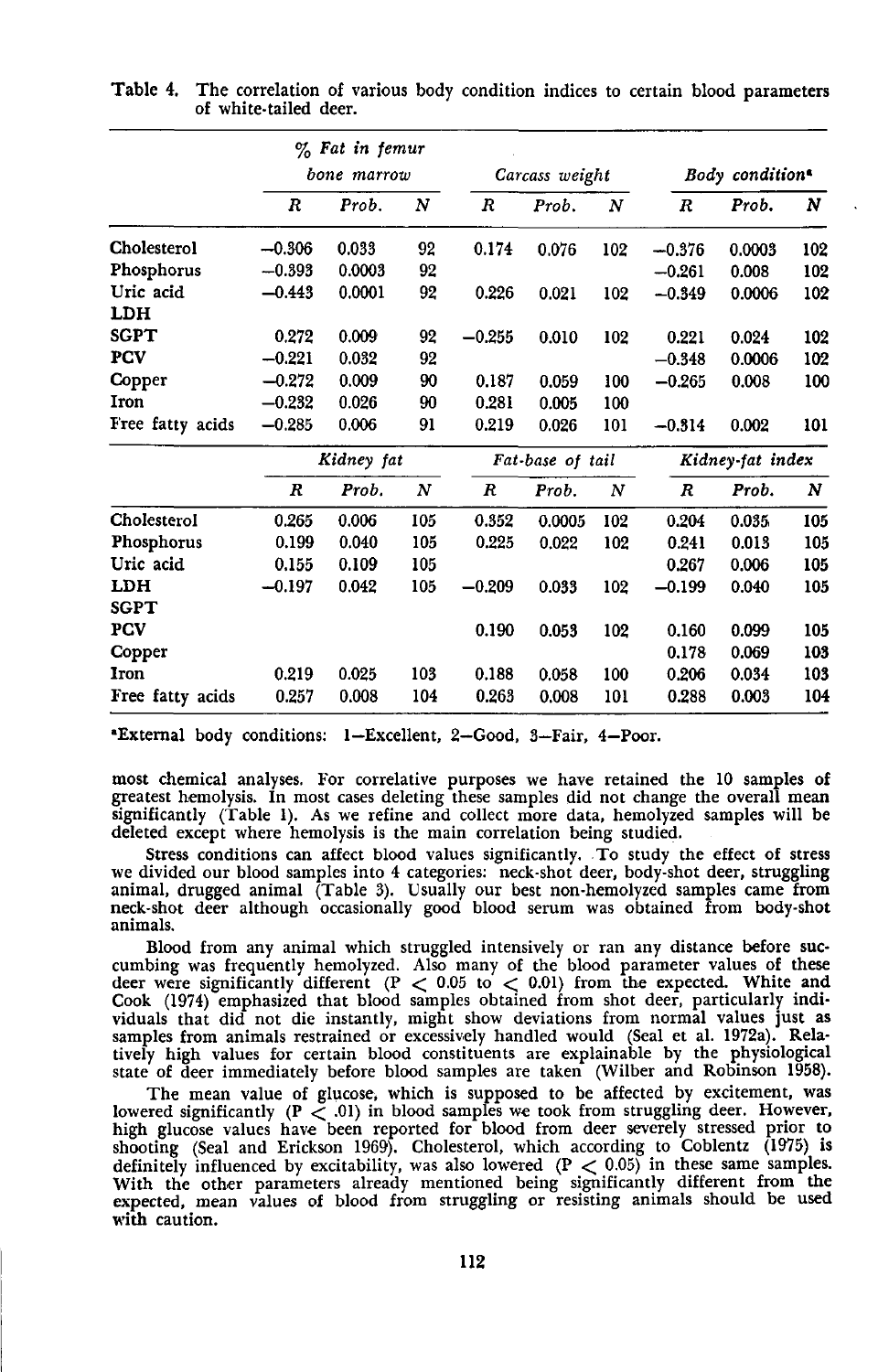Although Seal et al. (1972a) and White and Cook (1974) indicated that immobiliza-tion of deer with drugs can result in hemodilution or expansion of plasma volume, we cannot confirm this for drugs in general. Phenocyclidine and promazine affected blood parameters in serum from deer in northern Michigan (Seal et al. 1972a), and we found a considerable effect from the use of the tranquilizer, rompun. Our results showed this drug significantly affected 11 of 25 blood parameters. Several of the blood parameters (e.g. protein, albumin, creatinine) although not significantly different tended to be elevated. None of the physical properties were significantly different, contrary to the findings of Seal et al. (1972a) who found statistically significant decreases in hemoglobin, red blood cells and PCV. Extreme caution should be used in interpreting any blood data acquired from drugged animals.

Our data thus far seem to indicate that the best deer blood sample comes from an unsuspecting animal that drops immediately from <sup>a</sup> shot in the neck wihout any subsequent struggle. This may not always hold true since some physiological alterations may occur due to fatal trauma or shock.

The effects of location on deer blood values were not as evident as anticipated possibly because the 3 areas considered were probably not greatly different in terms of food quantity and quality. However, this aspect is being studied in more detail within and between areas since one of our major objectives is to detect such differences if they do exist. As suggested by Seal et al. (1972b), such studies must be controlled in such a way that we can quantify the role of nutrition as influenced by animal and range condition. White and Cook (1974) reported that most data are not sufficient to detect small changes in health and condition and other possible variation. Data need to be more refined and in greater quantity to detect these subtle differences. We are working on both aspects. We have noticed some mean blood value differences between areas with such parameters as cholesterol, phosphorus, BUN, LDH, SGPT, and copper. Coblentz (1975) reported that serum cholesterol in deer may reflect dietary status. Based upon the highly significant correlations of serum cholesterol and body condition measurements observed in our study, we would support this hypothesis. We have found also that digestible energy may be a limiting factor for deer in south Texas, particularly in summer and fall (Varner et al. 1977). Therefore, the differences between locations in serum cholesterol may be a reflection of energy content of forages from the various areas.

In some areas, BUN levels may be a reflection of protein intake in deer (Seal et al. 1972b and Kirkpatrick et al. 1975). This may be the case in our study, but we have found in normal years that protein is not a limiting nutrient in south Texas forages, at least on the Chaparral Wildlife Management Area (Varner et al. 1977). Although BUN levels varied between locations, differences were not significant ( $P < 0.05$ ). The apparent differences could be a result of diurnal variation in BUN (Laird 1972) or the forage from the 3 areas may actually differ in protein content.

With improved quality and quantity of blood and a closer correlation to plant nutrition information currently being collected, we anticipate identifying the critical parameters in the near future.

Several workers have documented variations in several blood parameters of deer due to age (Kitts et al. 1956, Bandy et al. 1957, Johnson et al. 1968, Tumbleson et al. 1968, Anderson et al. 1972, White and Cook 1974, and others). Most of these studies compared animals of 1 year or less to older animals. Our most evident changes occurred after 8 years of age but we had only a few fawns in our sample.

Glucose levels, which were significantly higher  $(P < 0.05)$  in young animals as anticipated (Johnson et al. 1968), dropped considerably with age but increased momentarily with 8-year olds before dropping again. Some other factor may have masked the expected stabilization with maturation.

Alkaline phosphatase was considerably higher  $(P < 0.01)$  in the earliest age class than in all others, and the decline was continual with age except again for the 8-year olds. Tumbleson et al. (1968) too found this negative correlation. Growing animals cvidently require more in bone development, and deer should be no different than other ruminants.

As animals mature, fatty substances become more of a part of physiological processes. This was evidenced in the deer blood parameters by significant increases in total lipids, free fatty acids and triglyoerides up to the 8-year old group. Older deer frequently have smaller quantities of fat deposits.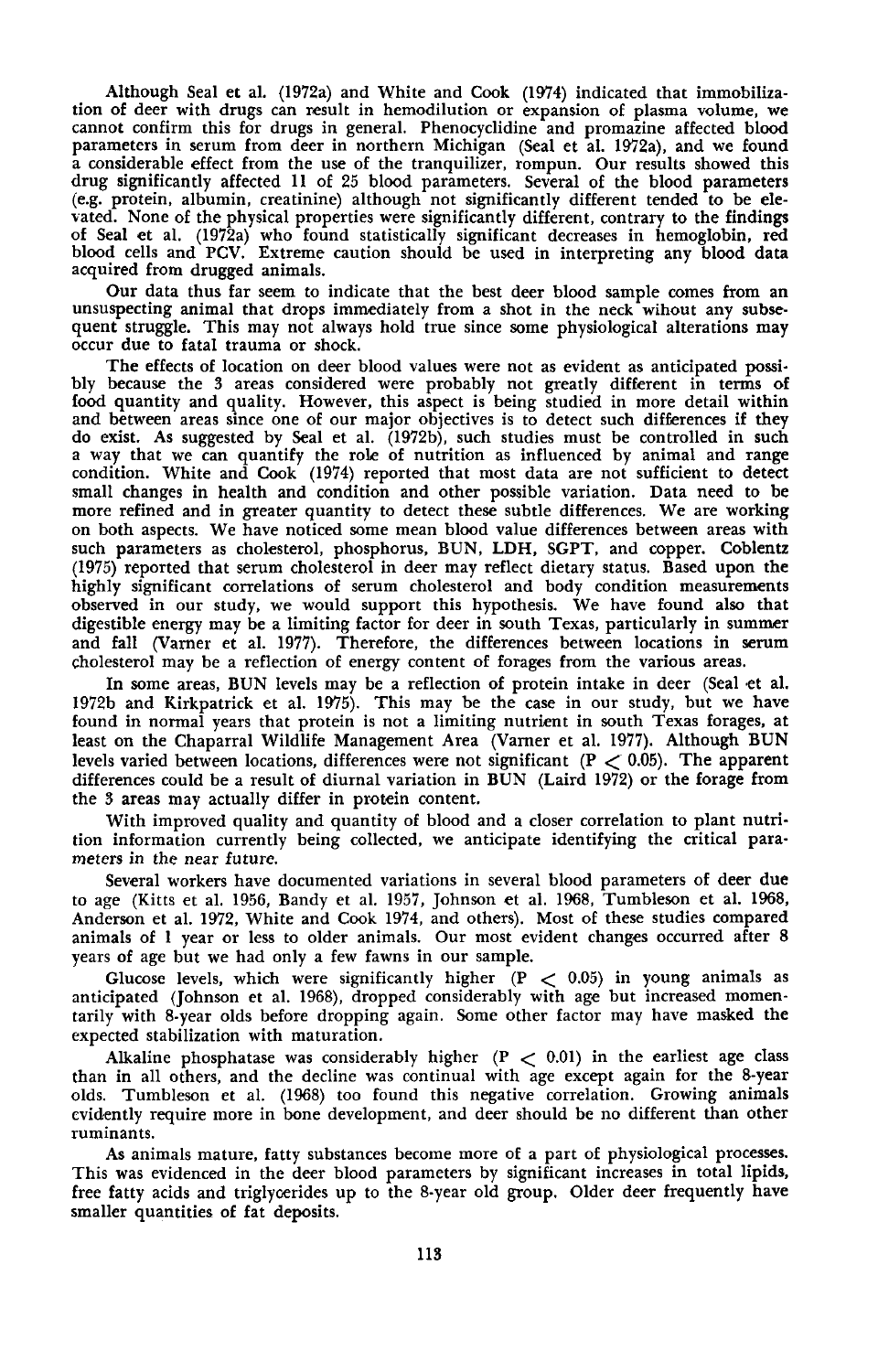Some variation in certain deer blood parameters should be expected with changes in Ieproductive status as well as between sexes. As pregnant does near parturition and especially commence lactation a greater stress is placed upon them. Unless these animals compensate with an increased intake of certain nutrients, changes must occur in body and blood composition. Such changes have not been very well-documented in literature. Sikes et at (1969) did show <sup>a</sup> decrease in serum protein in captive white-tailed deer during summer months (lactation). Implications elsewhere are that decreases in serum protein may be due to lactation and pregnancy.

The significant decrease  $(P < 0.01)$  in the mean value of glucose in does pregnant with twin fetuses, but not with one, could indicate <sup>a</sup> stressed condition in which more glucose was being utilized for fetal development. Total lipids were lower in pregnant femaLes than in open or lactating females. This phenomenon should not occur with lactating females unless in the mobilization of fat deposits for synthesis into milk fat it is reflected in higher lipid levels in the blood serum.

Certain body condition indices. all related directly or indirectly to the degree of fat present, were significantly correlated with several of the blood parameters. It would be desirable to be able to select a few seemingly critical blood parameters to use in screening live animals for evidence of general condition as well as some specific condition as a liver disease. For the latter we have noted an elevation in alkaline phosphatase and LDH.

At this phase of our study we hesitate to select specific parameters as screening or predictive factors for deer body condition but certainly cholesterol and free fatty acids<br>are two worth considering. Seal et al. (1972b) showed some indication of the possible<br>use of cholesterol in detecting seasonal and d might serve as an index for the recent nutritional status of the pregnant white-tailed deer. In a study by Kirkpatrick et al (1975) conclusions based on work of others as well as their own, show that BUN may be an indicator of nutritional status in deer as well<br>as useful in evaluating range conditions. Thus far we cannot be that conclusive concerning BUN. Other parameters in Table 4 as well as some not included show promise and will be investigated more thoroughly in subsequent studies.

## LITERATURE CITED

- Anderson, A. E., D. E. Medin. and D. C. Bowden. 1972. Total serum protein in a population of mule deer. J. Mammal. 53(2):384-387.
- Bandy, P. J., W. D. Kitts, A. J. Wood, and I. McT. Cowan. 1957. The effect of age and the plane of nutrition on the blood chemistry of the Columbian black-tailed deer *(Odocoileus hemionus columbianus)* B. blood ~lucose, non-protein nitrogen, total plasma protein, plasma albumin, globulin, and fibrinogen. Can. J. Zool. 35:283-289.
- Browman, L. G., and H. S. Sears. 1955. Erythrocyte values, and alimentary canal pH values in the mule deer. J. Mammal. 36(3):474-476.
- Coblentz, B. D. 1975. Serum cholesterol level changes in George Reserve deer. J. Wildt Manage. 39(2):342-345.
- Dukes, H. H. 1955. The Physiology of Domestic Animals. Comstock Publishing Assoc. Ithaca. 1,020 pp.
- Hunter, V. E., A. L. Lesperance, and N. J. Papez. 1973. Total plasma protein, lipid and related compound levels in Nevada mule deer. Proc. West. Sec. Amer. Soc. Animal Sci. 24:213-216.
- Johnson, H. E., W. G. Youatt, L. D. Fay, H. D. Harte, and D. E. Ullrey. 1968. Hematological values of Michigan white-tailed deer. J. Mammal. 49(4):749-754.
- Kirkpatrick, R. L., D. E. Buckland, W. A. Abler, P. F. Scanlon, J. B. Whelan, and H. C. Burkhart. 1975. Energy and protein influences on blood urea nitrogen of whitetailed deer fawns. J. Wildl. Manage.  $39(4):692-698$ .
- Kitts, W. D., P. J. Bandy, A. J. Wood, and 1. MeT. Cowan. 1956. Effect of age and plane of nutrition on the blood chemistry of the Columbian black-tailed deer (Odo*coileus hemionus columbianus).* A. packed·cell volume, sedimentation rate, and hemoglobin. Can. J. Zool. 34:477-484.
- Laird, C. W. 1972. Representative values for animal and veterinary populations and their clinical significances. Hycel, Inc. Houston. 34 pp.
- Lesperance, A. L., G. L. Rohwer, and N. J. Papez. 1972. Lipid and related plasma levels of northeastern Nevada mule deer. Proc. West. Sec. Amer. Soc. Animal Sci. 23:180.